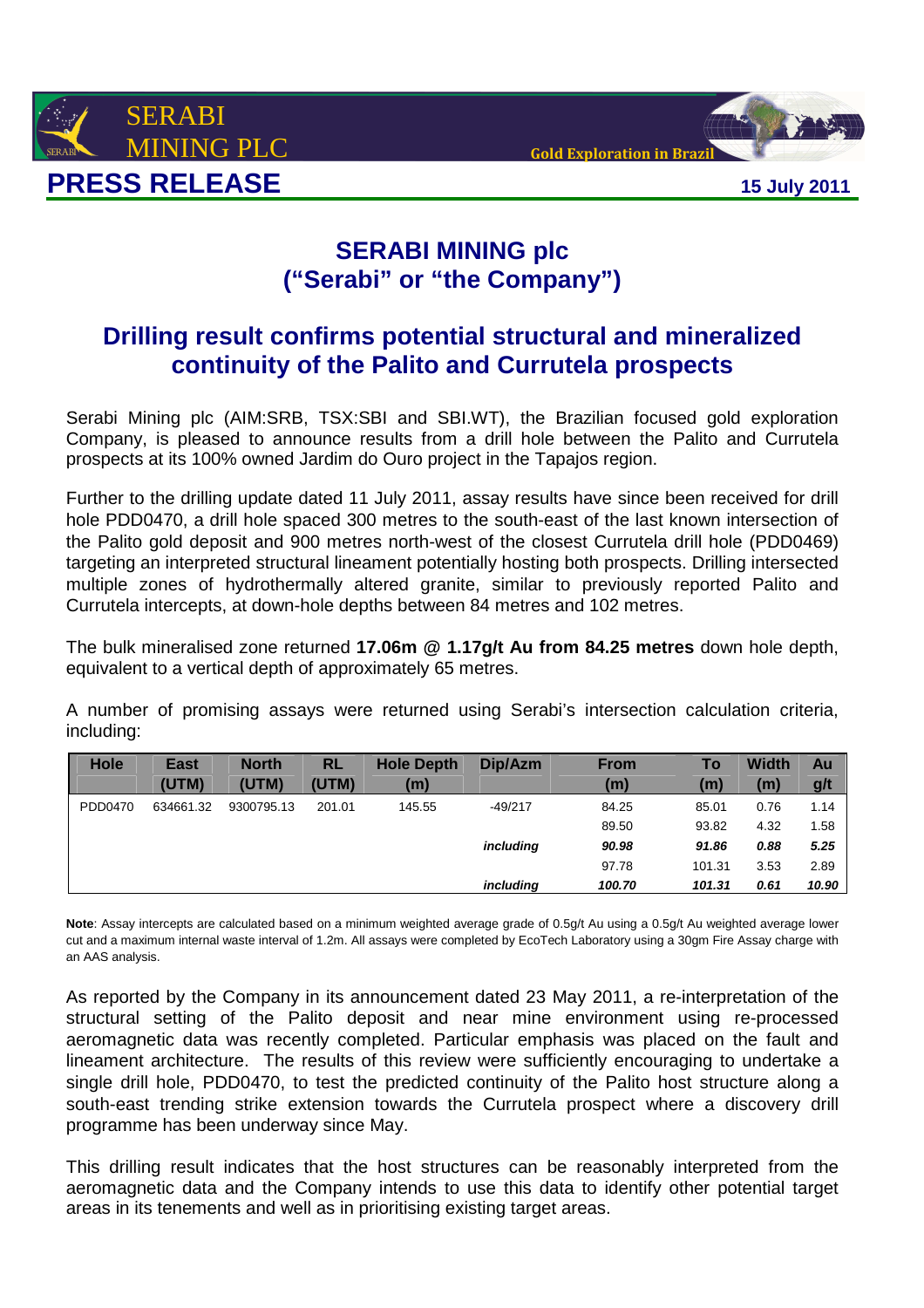## **Mike Hodgson, Chief Executive, commented:**

"This is an excellent result and lends support to our initial theory that the Palito and Currutela prospects could be hosted in a single structure that could bear mineralization over some three kilometres. Furthermore, as the bulk intersection was at some 65 metres vertical depth, it is an encouraging sign for open pit mining potential in the area. Not only is this hole 900 metres north-west of Currutela and some 300 metres south-east of the last known intersection at Palito, it is also 750m south-east of the limit of Palito's 650,000 gold ounce mineral resource inventory, which clearly opens up the possibility of an infill drilling programme.

We are also very encouraged that, from the reprocessed aeromagnetic data, we can interpret other structural lineaments which coincide with those areas where we have received positive results from our airborne and surface geophysical targets. This positive drill result gives us greater confidence in the potential for discovering mineralization when these prospects are drilled and will also assist with the planning, and we would hope the success, of these drill programmes.

We intend to undertake further Induced Polarisation ("IP") work to the north west of the Currutela prospect to extend the surface geophysical coverage in this area and continue to improve our understanding of the geology before undertaking further drilling of this potential strike extension."

## **Enquiries:**

| <b>Serabi Mining plc</b><br><b>Michael Hodgson</b><br><b>Chief Executive</b>                            | Tel: +44 (0)20 7246 6830<br>Mobile: +44 (0)7799 473621 |
|---------------------------------------------------------------------------------------------------------|--------------------------------------------------------|
| <b>Clive Line</b><br><b>Finance Director</b>                                                            | Tel: +44 (0)20 7246 6830<br>Mobile: +44 (0)7710 151692 |
| Email: contact@serabimining.com<br>Website: www.serabimining.com                                        |                                                        |
| <b>Beaumont Cornish Limited</b><br><b>Nominated Adviser</b><br><b>Roland Cornish</b><br>Michael Cornish | Tel: +44 (0)20 7628 3396<br>Tel: +44 (0)20 7628 3396   |
| <b>Fox Davies Capital Ltd</b><br><b>UK Broker</b><br>Simon Leathers<br>Jonathan Evans                   | Tel: +44 (0)20 3463 5010<br>Tel: +44 (0)20 3463 5010   |
| <b>Farm Street Communications</b><br><b>Public Relations</b><br>Simon Robinson                          | Tel: +44 (0)7593 340107                                |
| <b>Fig House Communications</b><br><b>Investor Relations</b><br>Rebecca Greco                           | Tel: + 1 416 822 6483                                  |

Copies of this release are available from the Company's website at www.serabimining.com

### **Forward-looking statements**

This press release contains forward-looking statements. All statements, other than of historical fact, that address activities, events or developments that the Company believes, expects or anticipates will or may occur in the future (including, without limitation, statements regarding the estimation of mineral resources, exploration results, potential mineralization, potential